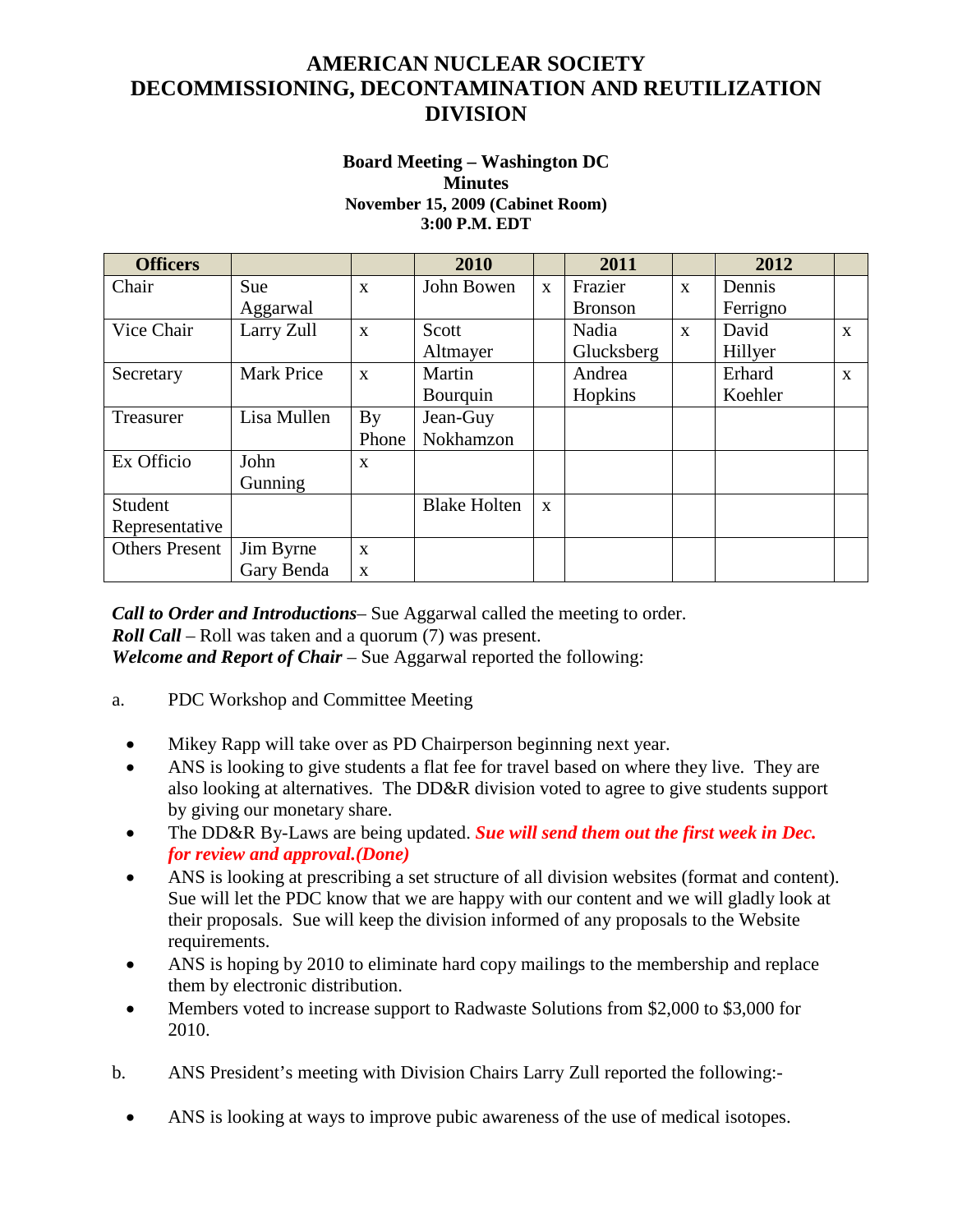- ANS is looking for volunteers to help them work with the NRC to explore ways that we can improve exports of small modular reactors to foreign countries.
- Utilities do not understand what ANS does. ANS is working to improve knowledge of what ANS does including the roles of the various divisions.
- ANS is having a major Public Outreach campaign that will cost an estimated \$7.5 million.
- ANS is attempting to the member tracking form. They would like more details about the members which would permit them to provide more useful information.
- ANS is looking a graded approach to membership and how they can work with other organizations to have more flexibility in co-sponsorship of meetings.
- c. Presentation to ANS BOD
	- The member feedback to Sue that she did a good job on the presentation. Sue will present to the BOD on 4:00 pm, Wednesday, November 18, in the Regency Room.

*Vice Chair Report* – Larry Zull reported that he is supporting Sue. He is also using the turnover form for becoming next year's chair.

*Secretary Report* – Mark Price reported that the minutes from the August 19, 2009 Teleconference were reviewed, approved and distributed.

*Treasurer Report*. – Lisa Mullen

- a. Review budget -2010
	- Radwaste Solutions support was increased from \$2,000 to \$3,000.
	- Scholarship funding was increased from \$3,000 to \$6,000. This is for the graduate and undergraduate scholarship (\$3,000.00 each). This made the line a net decrease to \$18,169.00 for 2010. The 2010 Budget was approved by the membership.

*Action – Lisa will revise the budget as noted above and redistribute to the membership (Done).*

# *Committees*

*Program* – Nadia Glucksberg reported the following:

- 2009 Winter Meeting Washington DC Three Sessions planned for this meeting.
- 2010 Annual Meeting San Diego One session and one General Session are planned. (We are also looking at sponsoring a tour of Yucca Mountain.)

DD&R 2010 – August 29 through Sept 2, 2010 in Idaho Falls - Jim Byrne reported that the Idaho Local Section is Co-Sponsoring the meeting. Tours were suggested for INEL, Jackson Hole, and EBR.

# *Action: All Members -Need volunteers for the Wednesday of the meeting for selecting Best Paper/Poster Awards.*

Jim reported that there are 25 people on the Technical Program Committee for the meeting. Mark Price agreed to help with solicitation of Exhibitors/Sponsors including using the Waste Management listing for potential candidates.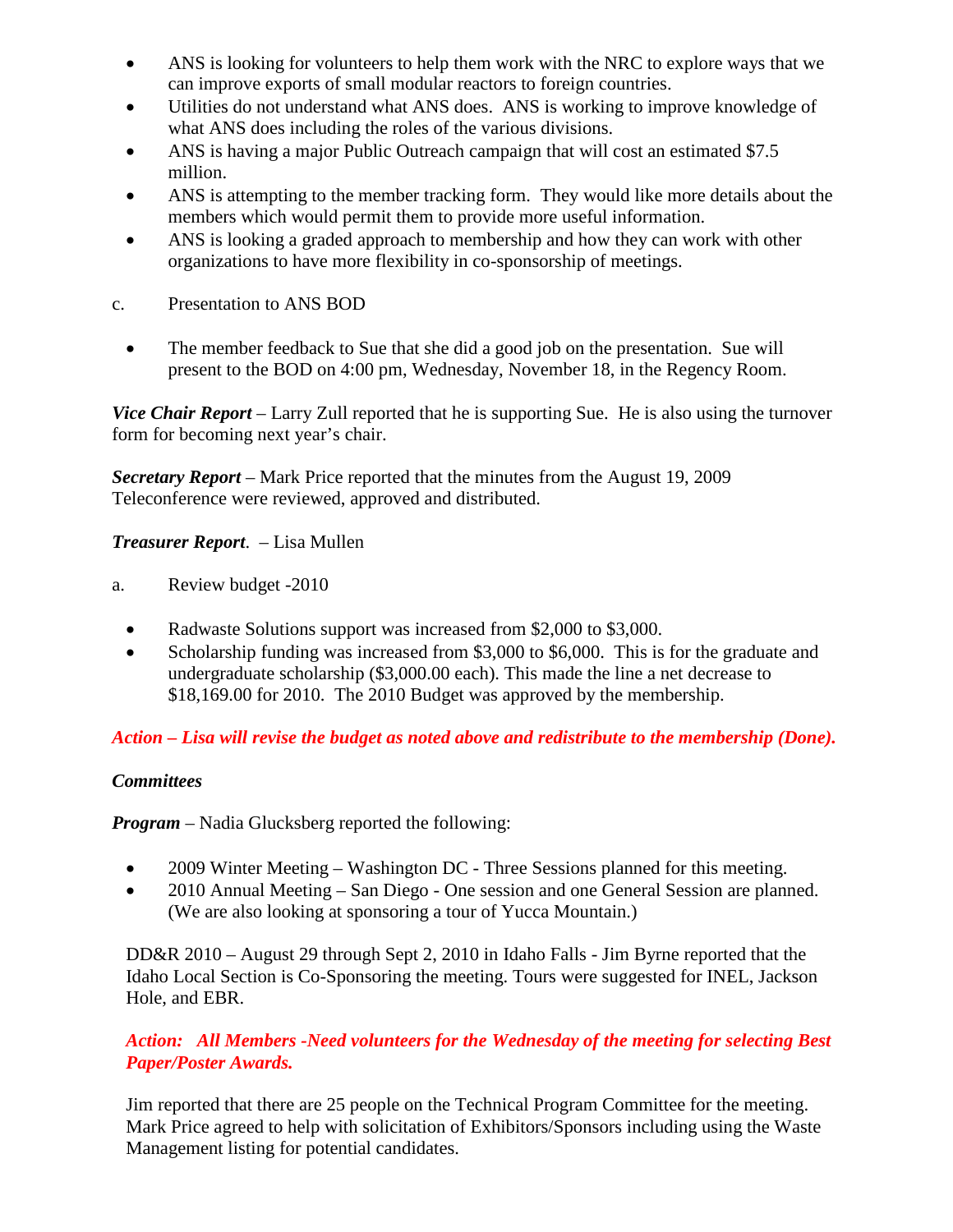### *Honors & Awards – John Bowen*

## *John reported that we need nominations.*

• Gary Benda shared with the attendees what WM Symposium does for the Best DD&R Paper. Action - Gary will send the data to the members for determine if we can use it for this award.

## *Action: Members should provide nominations for both the Lifetime Achievement and the Project Execution Awards to John.*

*Action: John will send out an email in January reminding DD&R members that nominations are coming up. In March John will make a formal request with nominations due by March 30 2010.*

## *Website -* John Gunning

# *Action: John requested to update the Web with the new 5-Year Plan (Done).*

## *Scholarship* – Frazier Bronson

It was suggested that that we need to send out emails to the various schools to notify students that scholarships exits and encourage them to apply. It was also suggested that we work through the counselors at the school to get help broader knowledge of the scholarship.

## *Membership* – David Hillyer

• Dave would like to increase the membership by making the approach more personal.

#### *Action: Members should generate ideas and send to Dave by the end of December '09.*

• We continue to provide a free subscription to Radwaste Solutions to the first 65 new members in 2010 that join DD&R.

# *Action: Dave to contact Gloria Naurocki to determine members renew their subscription after the first free year.*

#### *Action: Dave to speak with ANS central to determine how ANS contacts members.*

Other suggestions from the meeting:

- Place: Place flyers at ANS Booth at WM Symposium
- Put article in Newsletter
- Put flyers in free issue of Radwaste Solutions distributed at WM Symposium.

#### *Action: Sue to send Larry's old proposal to Dave Hillyer (Done)*

#### *Newsletter* –

Sue reported that the last issue is done. Erhard Koehler will take over as Newsletter Chair beginning June 2010. The next issue is targeted to be distributed in March 2010.